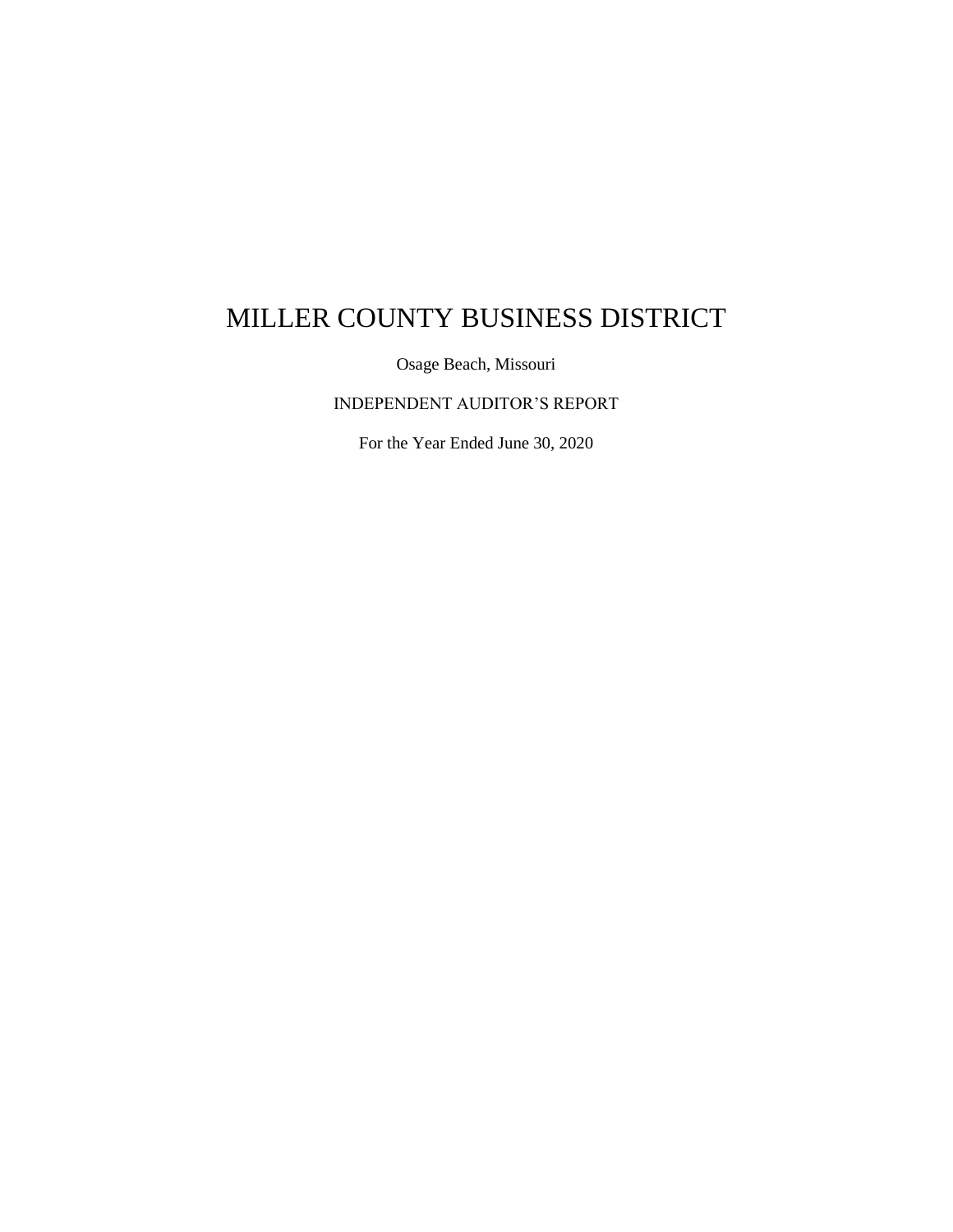#### TABLE OF CONTENTS

|                                                                                         | PAGE     |
|-----------------------------------------------------------------------------------------|----------|
| <b>INDEPENDENT AUDITOR'S REPORT</b>                                                     | $1 - 2$  |
| FINANCIAL STATEMENTS:                                                                   |          |
| Government-Wide Financial Statements:<br><b>Statement of Net Position</b>               |          |
| <b>Statement of Activities</b>                                                          |          |
| <b>Fund Financial Statements:</b>                                                       |          |
| Balance Sheet – Governmental Fund                                                       | 5        |
| Statement of Revenues, Expenditures, and Changes in Fund<br>Balance – Governmental Fund | 6        |
| Notes to the Financial Statements                                                       | $7 - 13$ |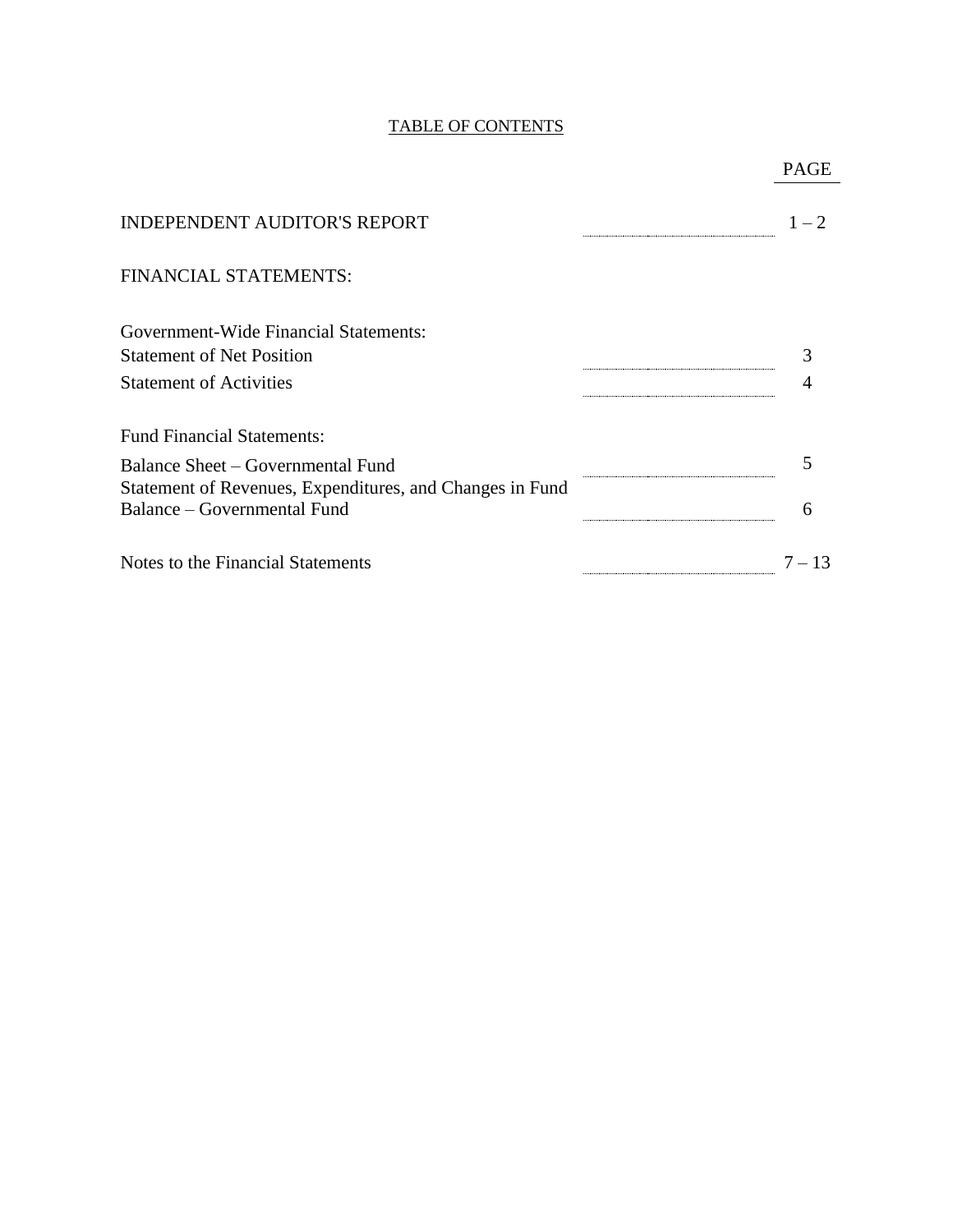

3702 West Truman Blvd, Suite 213 Jefferson City, MO 65109

Phone: (573) 893-7700 Fax: (573) 893-6649 Web: gravescpas.com

# INDEPENDENT AUDITOR'S REPORT

To the Board of Directors of Miller County Business District Osage Beach, Missouri:

We have audited the accompanying financial statements of the governmental activities and the major fund of the Miller County Business District (the "District"), as of and for the year ended June 30, 2020, and the related notes to the financial statements, which collectively comprise the District's basic financial statements, as listed in the table of contents.

## *Management's Responsibility for the Financial Statements*

Management is responsible for the preparation and fair presentation of these financial statements in accordance with accounting principles generally accepted in the United States of America; this includes the design, implementation, and maintenance of internal control relevant to the preparation and fair presentation of financial statements that are free from material misstatement, whether due to fraud or error.

## *Auditor's Responsibility*

Our responsibility is to express an opinion on these financial statements based on our audit. We conducted our audit in accordance with auditing standards generally accepted in the United States of America. Those standards require that we plan and perform the audit to obtain reasonable assurance about whether the financial statements are free from material misstatement.

An audit involves performing procedures to obtain audit evidence about the amounts and disclosures in the financial statements. The procedures selected depend on the auditor's judgment, including the assessment of the risks of material misstatement of the financial statements, whether due to fraud or error. In making those risk assessments, the auditor considers internal control relevant to the entity's preparation and fair presentation of the financial statements in order to design audit procedures that are appropriate in the circumstances, but not for the purpose of expressing an opinion on the effectiveness of the District's internal control. Accordingly, we express no such opinion. An audit also includes evaluating the appropriateness of accounting policies used and the reasonableness of significant accounting estimates made by management, as well as evaluating the overall presentation of the financial statements.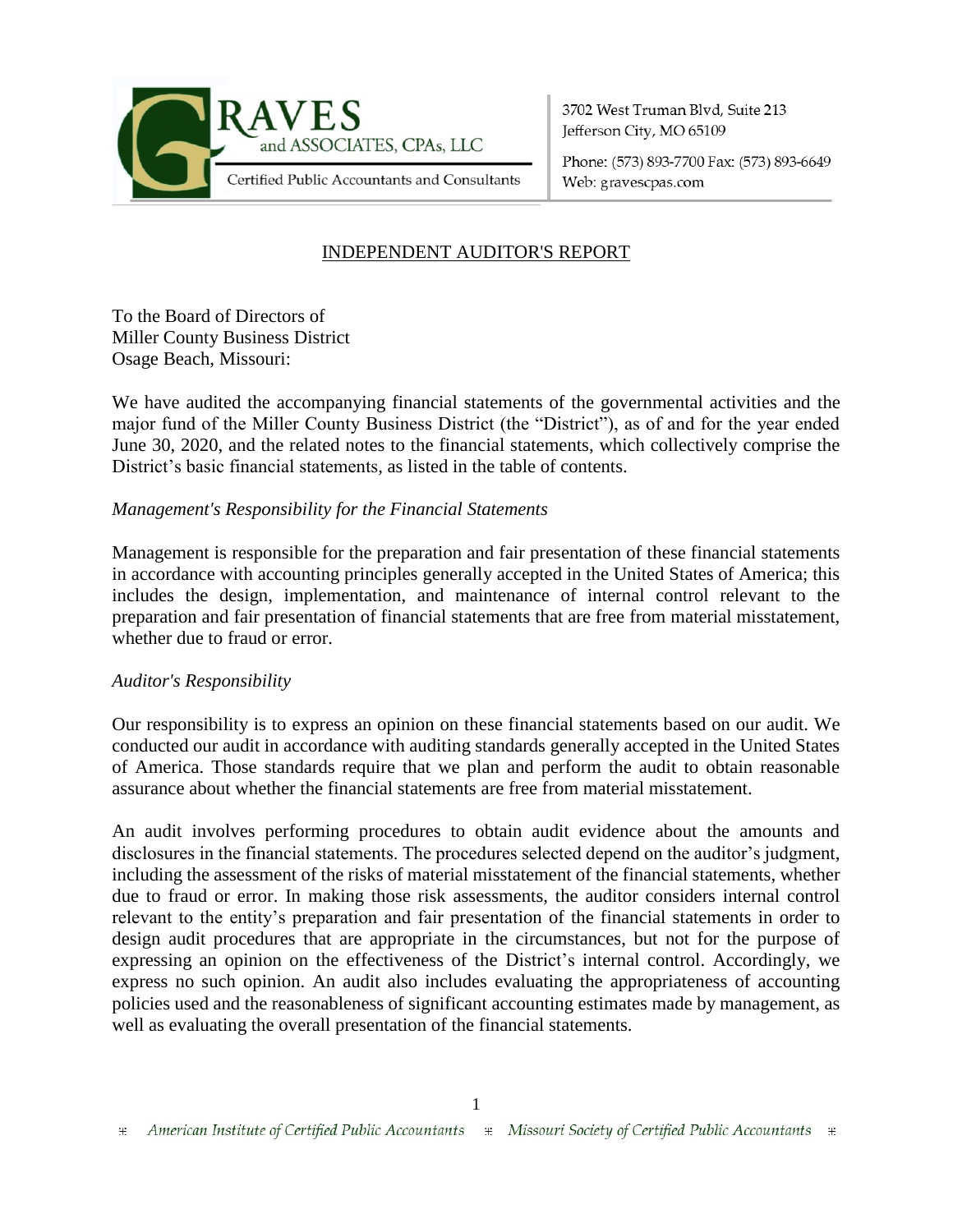We believe that the audit evidence we have obtained is sufficient and appropriate to provide a basis for our audit opinion.

## *Opinion*

In our opinion, the financial statements referred to above present, in all material respects, the respective financial position of the governmental activities and the major fund of the District, as of June 30, 2020, and the respective changes in financial position thereof for the year then ended in accordance with accounting principles generally accepted in the United States of America.

## *Other Matters*

Management has omitted the Management's Discussion and Analysis and the Budgetary Comparison Schedules that accounting principles generally accepted in the United States of America require to be presented to supplement the basic financial statements. Such missing information, although not a part of the basic financial statements, is required by the Governmental Accounting Standards Board, who considers it to be an essential part of financial reporting for placing the basic financial statements in an appropriate operational, economic, or historical context. Our opinion on the basic financial statements is not affected by this missing information.

Graves and Associates, CPAS, LLC

GRAVES AND ASSOCIATES, CPAs, LLC Jefferson City, Missouri

December 3, 2020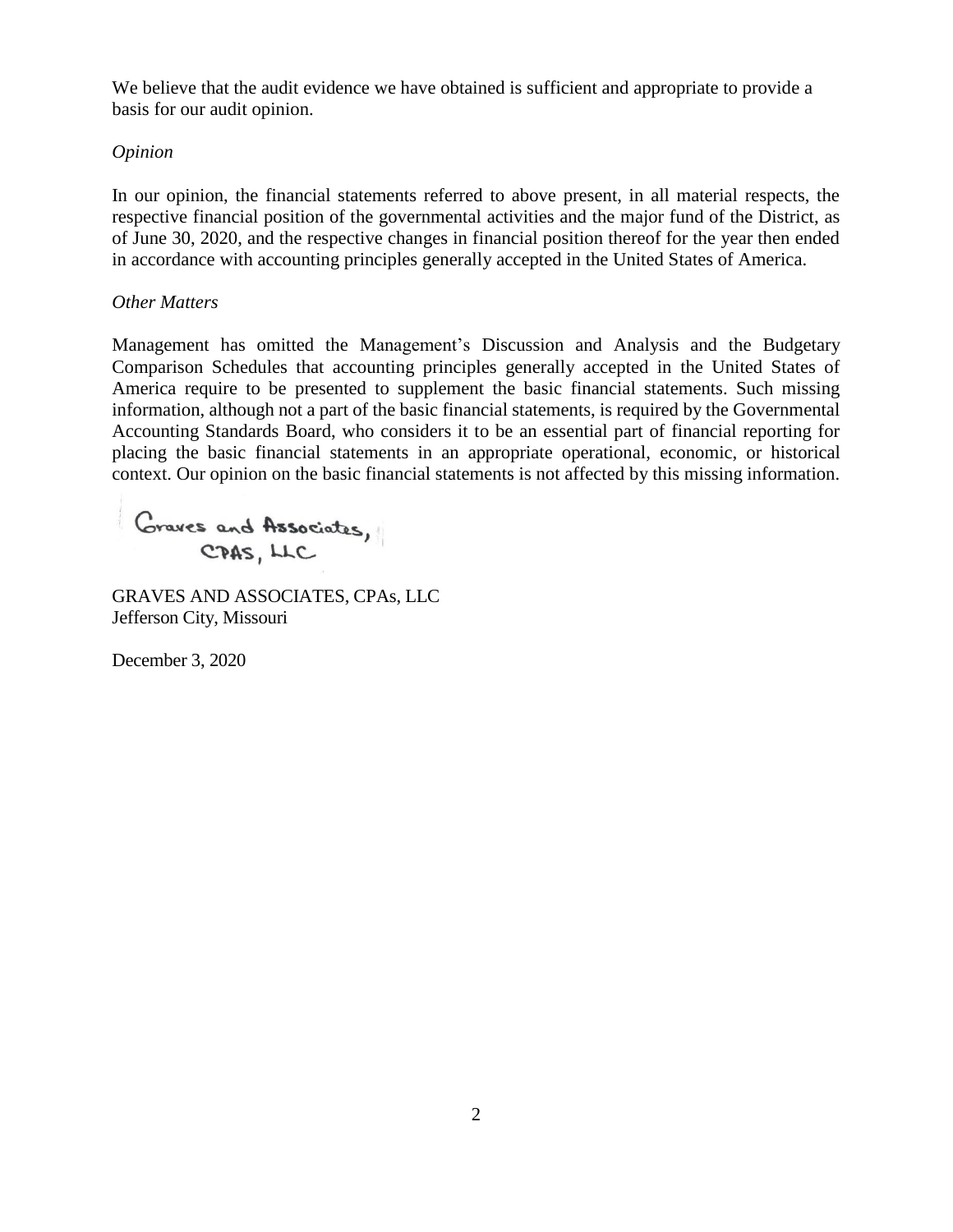# STATEMENT OF NET POSITION JUNE 30, 2020

|                                        | Governmental<br>Activities |
|----------------------------------------|----------------------------|
| <b>ASSETS</b>                          |                            |
| Cash and Cash Equivalents              | \$<br>22,698               |
| <b>Accounts Receivable</b>             | 51,487                     |
| Prepaid Expenses                       | 15,139                     |
| <b>TOTAL ASSETS</b>                    | 89,324                     |
| <b>Accounts Payable</b><br>Due to TCLA | 2,140<br>2,792             |
| <b>TOTAL LIABILITIES</b>               | 4,931                      |
| <b>NET POSITION</b>                    |                            |
| Unrestricted                           | 84,393                     |
| <b>TOTAL NET POSITION</b>              | 84,393                     |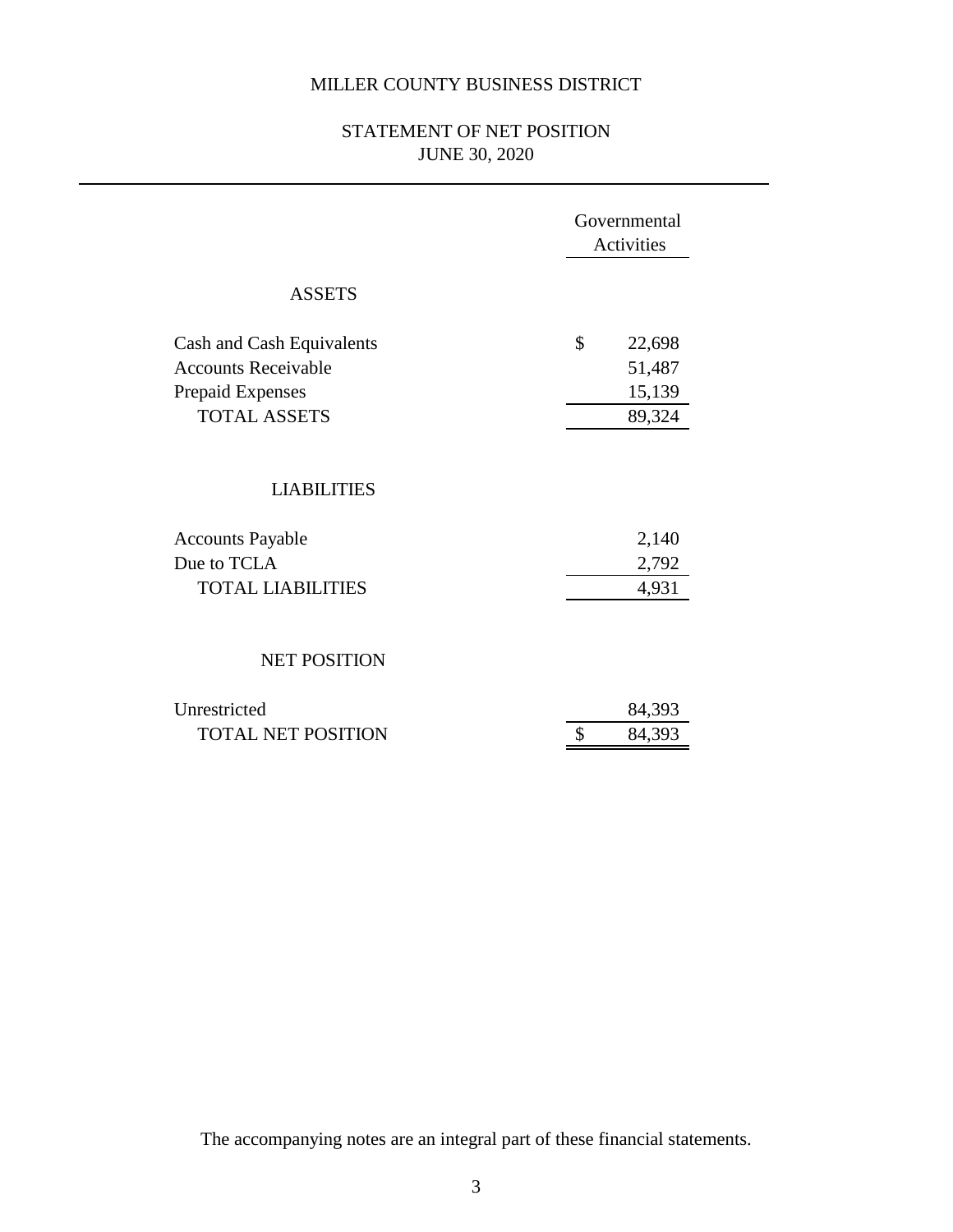## STATEMENT OF ACTIVITIES FOR THE YEAR ENDED JUNE 30, 2020

|                                      |              | <b>Program Revenues</b> |                                          | <b>Net</b><br>(Expenditures)<br>Revenues and<br>Changes in Net<br>Position |
|--------------------------------------|--------------|-------------------------|------------------------------------------|----------------------------------------------------------------------------|
| Functions/Programs                   | Expenditures | Charges for<br>Services | Operating<br>Grants and<br>Contributions | Total<br>Governmental<br>Activities                                        |
| <b>Governmental Activities:</b>      |              |                         |                                          |                                                                            |
| <b>General Government</b>            | \$<br>2,907  | \$                      | \$                                       | \$<br>2,907                                                                |
| <b>Transfers to TCLA</b>             | 131,646      |                         |                                          | 131,646                                                                    |
| <b>Total Governmental Activities</b> | 134,552      | \$                      | \$                                       | 134,552                                                                    |
| <b>General Revenues:</b>             |              |                         |                                          |                                                                            |
| Lodging Tax Collector                |              |                         |                                          | 144,782                                                                    |
| Interest                             |              |                         |                                          | 89                                                                         |
| <b>Total General Revenues</b>        |              |                         |                                          | 144,871                                                                    |
| Increase (Decrease) in Net Position  |              |                         |                                          | 10,319                                                                     |
| Net Position, Beginning of Year      |              |                         |                                          | 74,074                                                                     |
| Net Position, End of Year            |              |                         |                                          | 84,393                                                                     |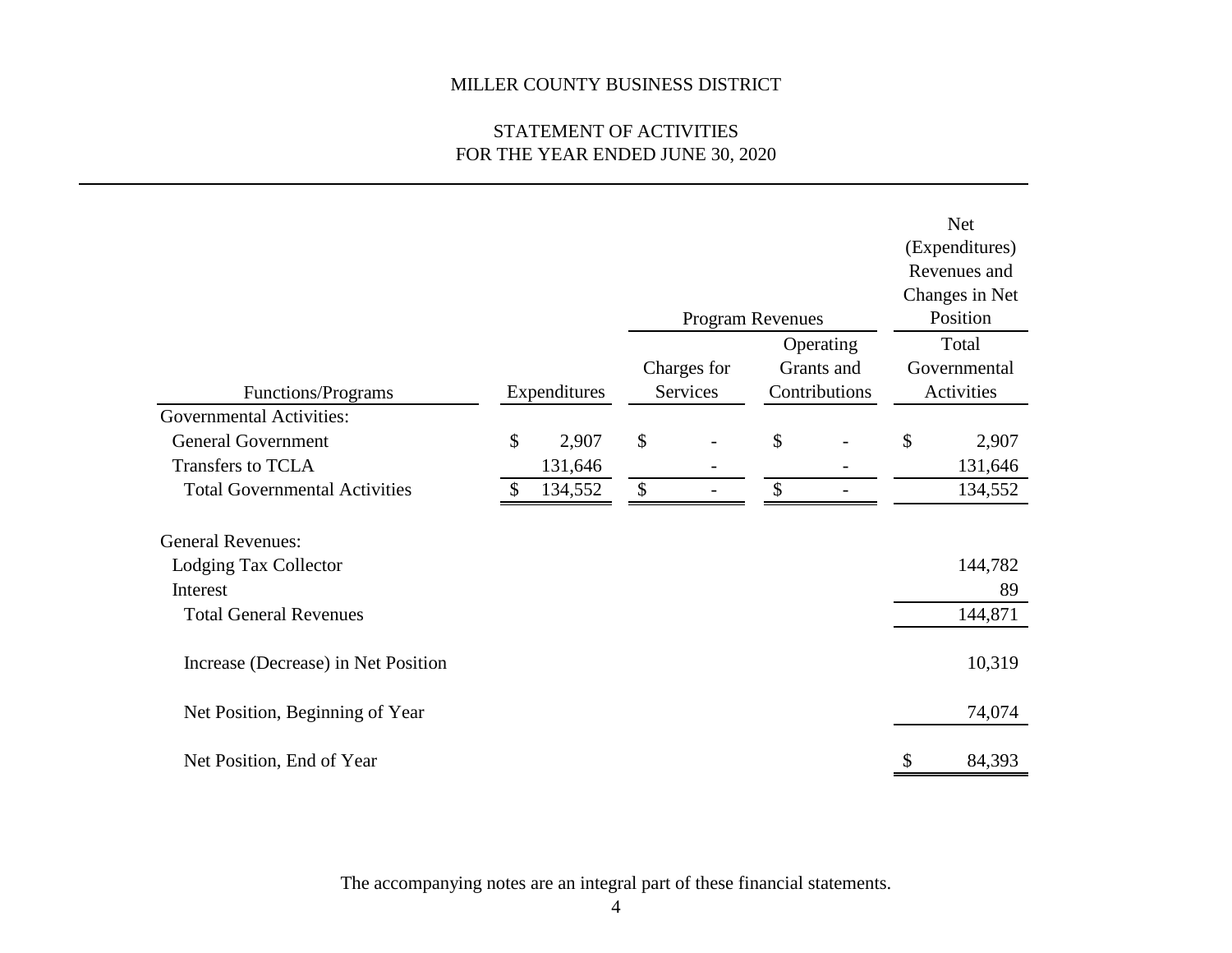# BALANCE SHEET – GOVERNMENTAL FUND FOR THE YEAR ENDED JUNE 30, 2020

|                                                                                                      |               | <b>General Fund</b>              |
|------------------------------------------------------------------------------------------------------|---------------|----------------------------------|
| <b>ASSETS</b>                                                                                        |               |                                  |
| Cash and Cash Equivalents - Small                                                                    | \$            | 63,222                           |
| Cash and Cash Equivalents - Medium                                                                   |               | (40,524)                         |
| <b>Accounts Receivable - Small</b>                                                                   |               | 14,827                           |
| <b>Accounts Receivable - Medium</b>                                                                  |               | 36,660                           |
| Prepaid Advertising - Small                                                                          |               | 4,645                            |
| Prepaid Advertising - Medium                                                                         |               | 10,494                           |
| <b>Total Assets</b>                                                                                  | $\mathcal{S}$ | 89,324                           |
| Accounts Payable - Medium<br>Due to TCLA - Small<br>Due to TCLA - Medium<br><b>Total Liabilities</b> |               | 1,483<br>1,396<br>1,396<br>4,931 |
| <b>Fund Balance:</b>                                                                                 |               |                                  |
|                                                                                                      |               | 15,139                           |
| Nonspendables                                                                                        |               |                                  |
| Unassigned                                                                                           |               | 69,254                           |
| <b>Total Fund Balance</b>                                                                            |               | 84,393                           |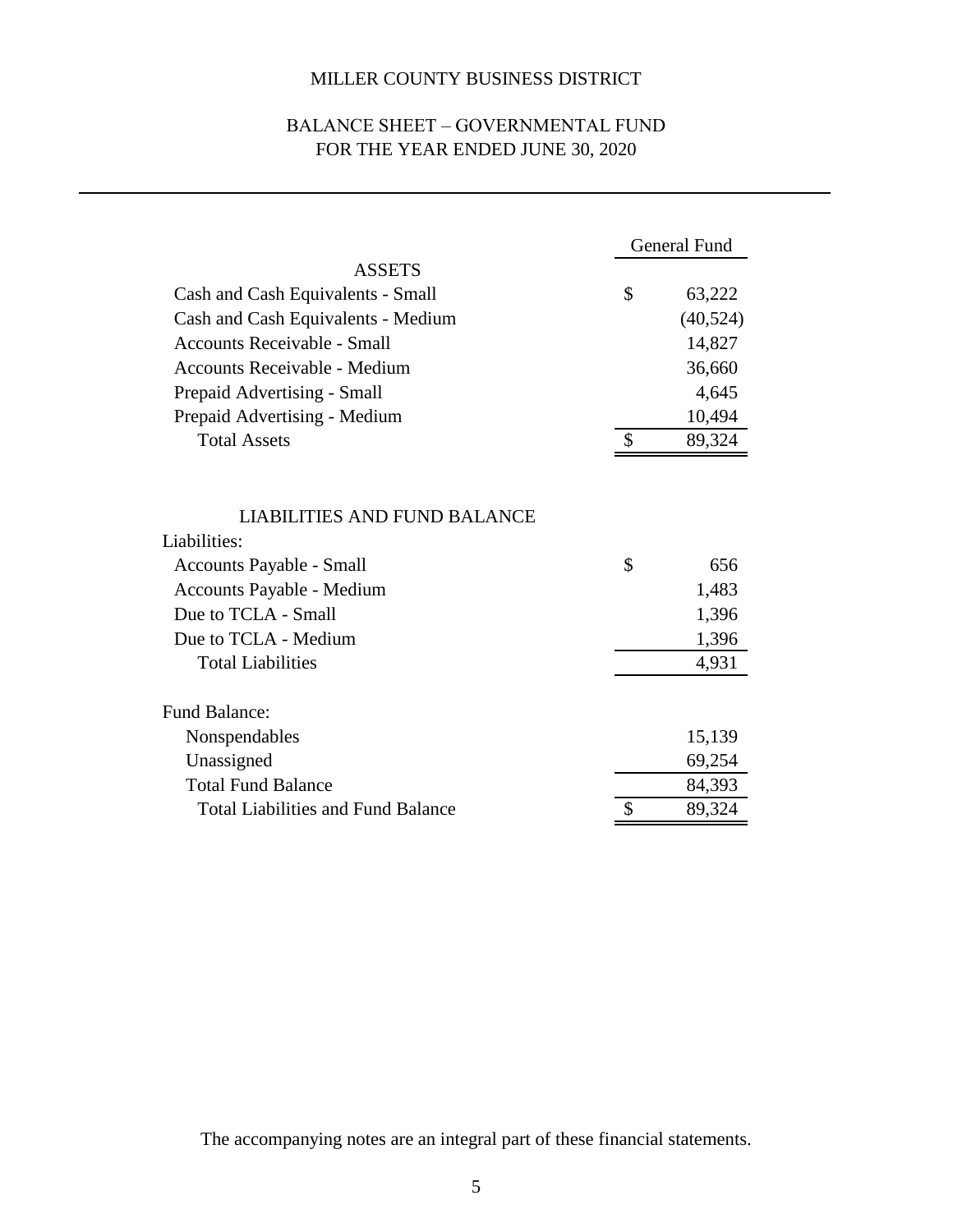# STATEMENT OF REVENUES, EXPENDITURES, AND CHANGES IN FUND BALANCE GOVERNMENTAL FUND FOR THE YEAR ENDED JUNE 30, 2020

|                                 | <b>General Fund</b> |
|---------------------------------|---------------------|
| <b>REVENUES</b>                 |                     |
| Lodging Tax Collector - Small   | \$<br>48,713        |
| Lodging Tax Collector - Medium  | 96,069              |
| Interest Income - Small         | 50                  |
| Interest Income - Medium        | 39                  |
| <b>Total Revenues</b>           | 144,871             |
| <b>EXPENDITURES</b>             |                     |
| <b>Bank Charges - Small</b>     | 5                   |
| Bank Charges - Medium           | 5                   |
| <b>County Fees - Small</b>      | 975                 |
| County Fees - Medium            | 1,922               |
| <b>Transfer to TCLA - Small</b> | 41,985              |
| Transfer to TCLA - Medium       | 89,661              |
| <b>Total Expenditures</b>       | 134,552             |
| Excess of Revenues Over (Under) |                     |
| Expenditures                    | 10,319              |
| Fund Balance, Beginning of Year | 74,074              |
| Fund Balance, End of Year       | \$<br>84,393        |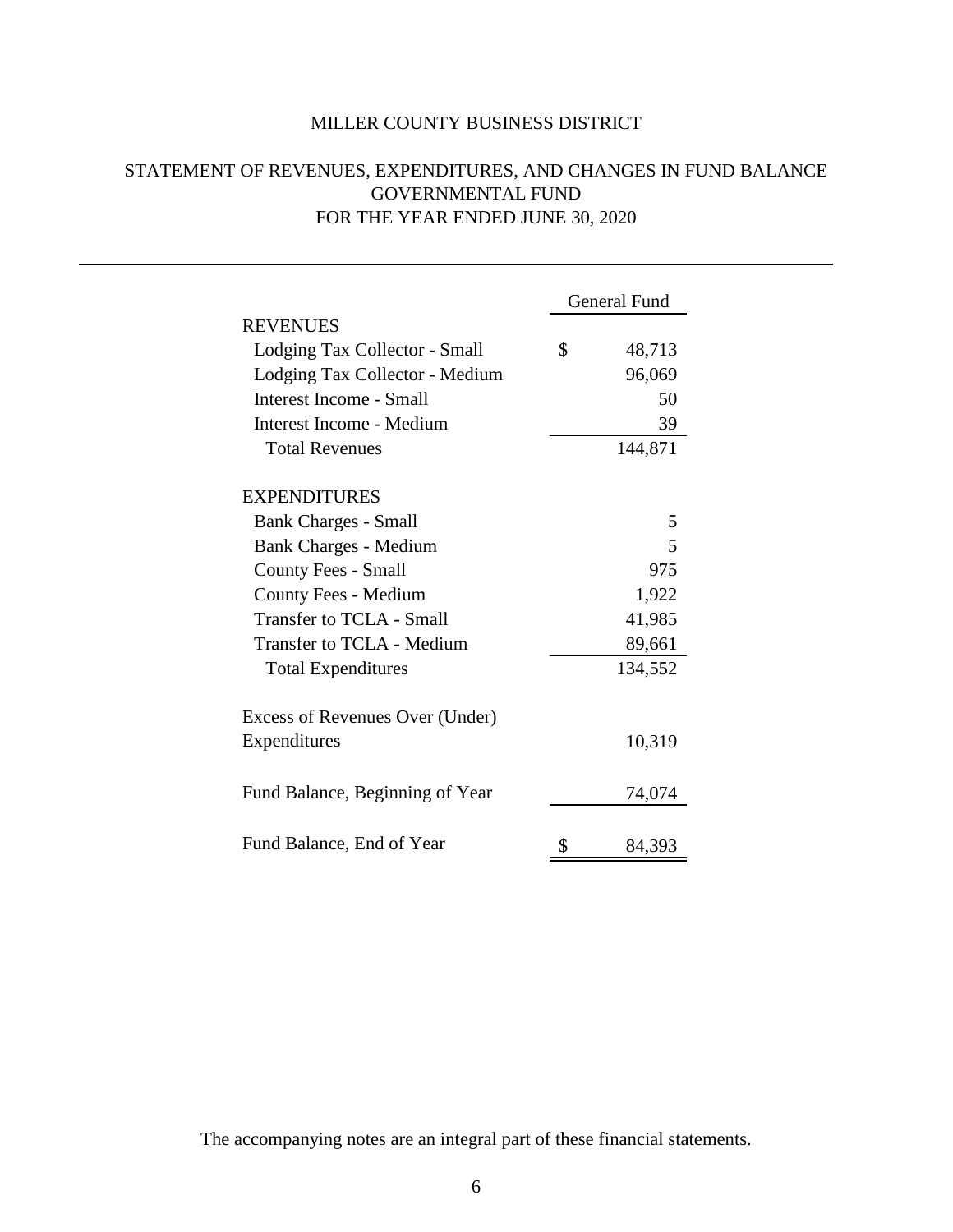#### NOTE 1 – ORGANIZATION AND SUMMARY OF ACCOUNTING POLICIES:

#### General Statement

Miller County Business District ("the District") is a political subdivision pursuant to Section 67.1170, of the Missouri Revised Statutes. The District is governed by a Board of Directors and provides the following services, as authorized by its charter: promotion of tourism and participation in recreational opportunities in the area.

#### Reporting Entity

Financial Reporting Entity

The District's financial reporting entity is comprised of the following:

Primary Government: Miller County Business District

#### Basis of Presentation

These financial statements have been prepared in conformity with reporting guidelines established by the Governmental Accounting Standards Board (the "GASB") and in conformity with generally accepted accounting principles.

#### Government-Wide Statements

The Statement of Net Position and Statement of Activities display information about the reporting government as a whole. They include all funds of the reporting entity. Governmental activities generally are financed through taxes, intergovernmental revenues, and other nonexchange revenues.

#### Fund Financial Statements

Fund financial statements of the reporting entity are organized into one fund, which is considered to be separate accounting entity. Each fund is accounted for by providing a separate set of selfbalancing accounts which constitute its assets, liabilities, fund equity, revenues, and expenditures/expenses. An emphasis is placed on major funds within the governmental category.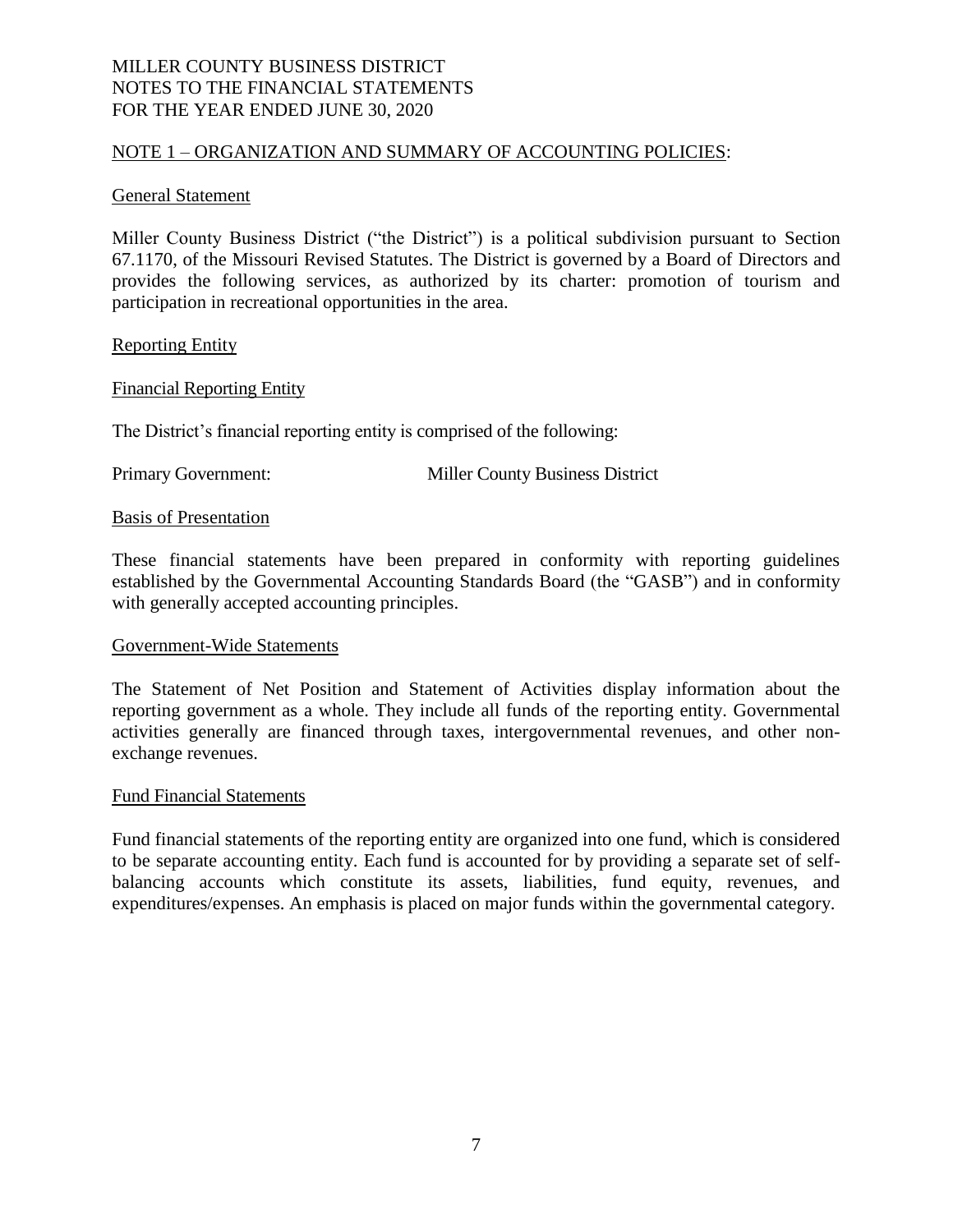#### NOTE 1 – ORGANIZATION AND SUMMARY OF ACCOUNTING POLICIES: (Continued)

#### Basis of Presentation (Continued)

#### Fund Financial Statements (Continued)

The fund of the financial reporting entity is described below:

## Governmental Fund Types:

Governmental Funds are those through which general governmental functions of the District are financed. The acquisition, use, and balances of the District's expendable financial resources are accounted for through Governmental Funds. The following is the District's only Governmental Fund:

#### General Fund

The General Fund is the general operating fund of the District. All financial resources, except those required to be accounted for in another fund, are accounted for in the General Fund.

#### Measurement Focus and Basis of Accounting

Basis of accounting refers to the point at which revenues and expenditures or expenses are recognized in the accounts and reported in the financial statements. Basis of accounting relates to the timing of the measurements made, regardless of the measurement focus applied.

*Government-Wide Financial Statements* – The government-wide financial statements are reported using the current financial resources measurement focus and the accrual basis of accounting. Revenues are recognized when earned and expenses are recorded when a liability is incurred, regardless of the timing of related cash flows. Revenues are considered to be available when they are collectible within the current period or soon enough thereafter to pay liabilities of the current period.

*Governmental Fund Financial Statements* – Governmental fund financial statements are reported using the current financial resources measurement focus and the modified accrual basis of accounting. Revenues are recognized as soon as they are both measurable and available. Revenues are considered to be available when they are collectible within the current period or soon enough thereafter to pay liabilities of the current period. Expenditures are generally recorded when a liability is incurred, as under accrual accounting. However, expenditures relating to compensated absences are recorded only when payment is due.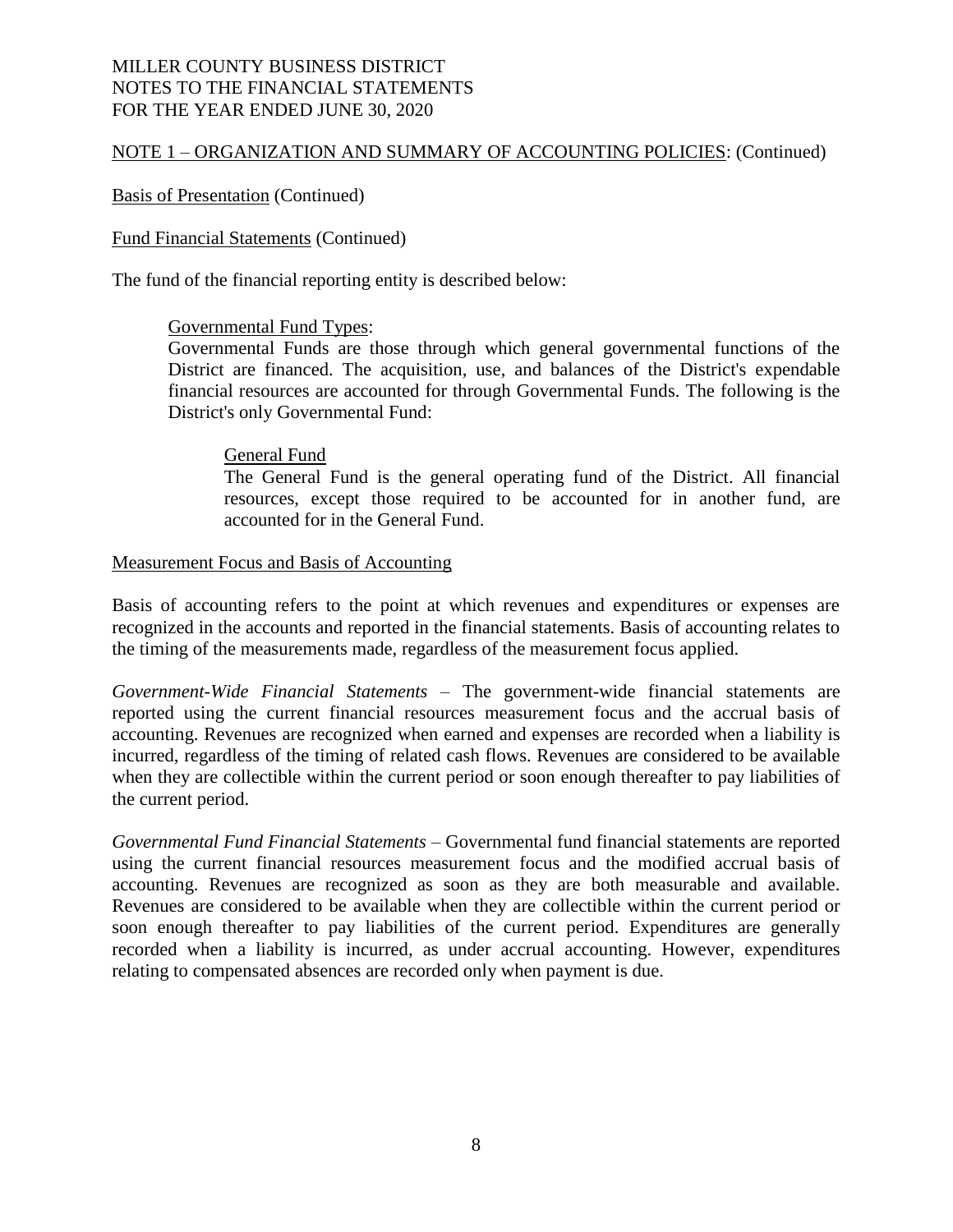## NOTE 1 – ORGANIZATION AND SUMMARY OF ACCOUNTING POLICIES: (Continued)

## Equity Classification

*Government-Wide Financial Statements:*

Net position is classified and displayed in three components:

*Invested in capital assets –* Consists of capital assets, including restricted capital assets, net of accumulated depreciation and reduced by the outstanding balances of any bonds, mortgages, notes, or other borrowings that are attributable to the acquisition, construction, or improvements of those assets and adjusted for any deferred inflows and outflows of resources attributable to capital assets and related debt.

*Restricted* – Consists of restricted assets with restriction constraints placed on the use either by external groups, such as creditors, grantors, contributors, or laws and regulations of other governments, or law through constitutional provisions or enabling legislation.

*Unrestricted* – Net amount of assets, deferred outflows of resources, liabilities, and deferred inflows of resources that are not included in the determination of the restricted component of net position.

It is the District's policy to first use restricted fund balances prior to the use of unrestricted fund balances when an expenditure is incurred for purposes for which both restricted and unrestricted balances are available. As of the year ended, the District had no invested capital assets, net of related debt, or restricted net assets.

## *Fund Financial Statements:*

Governmental fund equity is classified as fund balance.

The difference among assets, deferred outflows, liabilities, and deferred inflows of governmental funds is reported as fund balance and classified as nonspendable, restricted, committed, assigned, and unassigned based on the respective level of constraint. These constraints are defined as follows:

- Nonspendable: Amounts that cannot be spent because they either are not in spendable form or are legally or contractually required to be maintained intact.
- Restricted: Amounts constrained regarding use from restrictions externally imposed by creditors, grantors, contributors, or laws or regulations of other governments or by restrictions imposed by law through constitutional provisions or enabling legislation.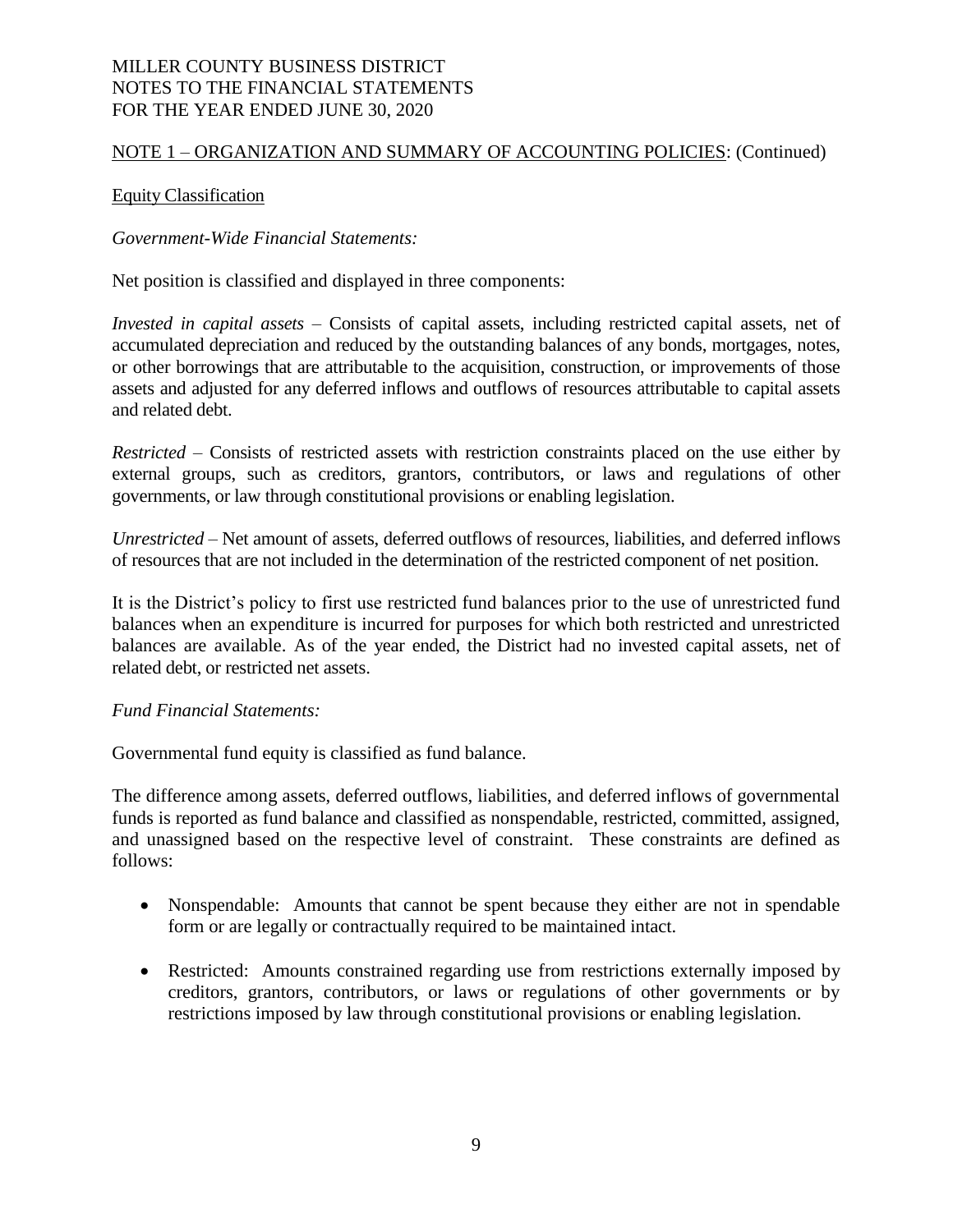#### NOTE 1 – ORGANIZATION AND SUMMARY OF ACCOUNTING POLICIES: (Continued)

Equity Classification (Continued)

Fund Financial Statements: (Continued)

- Committed: Amounts constrained regarding use for specific purposes pursuant to requirements imposed by formal action of the District's highest level of decision-making authority (i.e. the Board of Directors).
- Assigned: Amounts constrained by the District's intent to be used for specific purposes but that are neither restricted nor committed. Intent can be expressed by the District's Board of Directors or by an official body to which the Board of Directors delegates authority.
- Unassigned: The residual classification of the General Fund for spendable amounts that have not been restricted, committed, or assigned to specific purposes.

As of the year ended, fund balances are composed of the following:

|                            | General Fund |        |  |
|----------------------------|--------------|--------|--|
| Nonspendable:              |              |        |  |
| Prepaids                   | Ж            | 15,139 |  |
| Unassigned                 |              | 69,254 |  |
| <b>Total Fund Balances</b> | Ъ            | 84,393 |  |

It is the District's policy to first use restricted fund balances prior to the use of unrestricted fund balances when an expenditure is incurred for purposes for which both restricted and unrestricted fund balances are available. It is also the District policy to use committed fund balances before assigned fund balances and assigned fund balances before unassigned amounts when an expenditure is incurred for purposes for which amounts in those classifications are available to be used.

The District has no formal minimum fund balance policies or any formal stabilization arrangements in place.

#### Program Revenues

In the Statement of Activities, revenues that are derived directly from each activity or from parties outside the District's taxpayers are reported as program revenues. The District has no program revenues.

All other governmental revenues are reported as general. All taxes are classified as general revenue even if restricted for a specific purpose.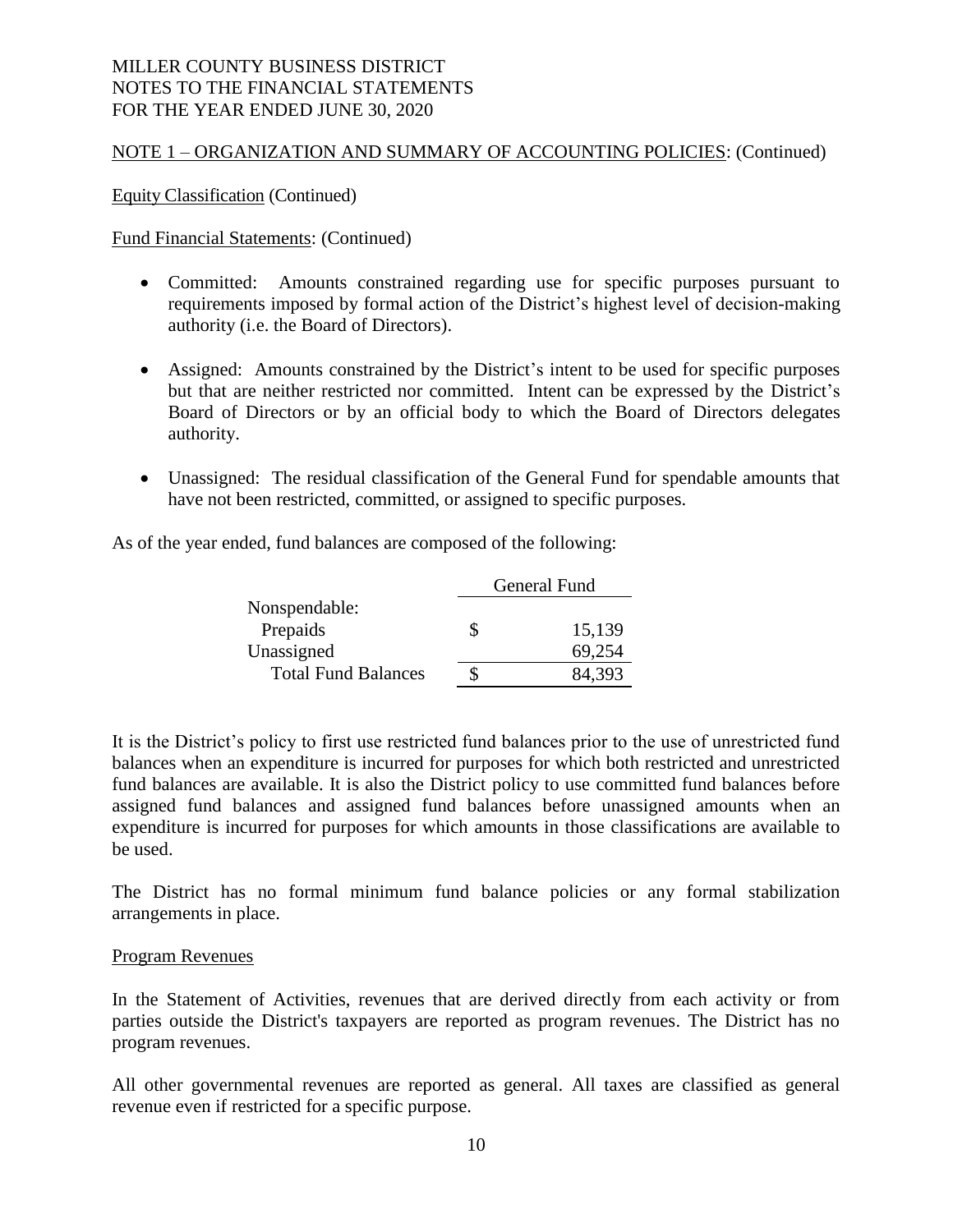#### NOTE 1 – ORGANIZATION AND SUMMARY OF ACCOUNTING POLICIES: (Continued)

#### Accounting Estimates

The preparation of the financial statements in conformity with generally accepted accounting principles requires management to make estimates and assumptions that affect the reported amounts of assets and liabilities and disclosures of contingent assets and liabilities at the date of the financial statements and the amounts of revenues and expenditures/expenses during the reporting period. Actual results could differ from those estimates.

#### Budgetary Control

As further explained in Note 4, the District is a member of Tri-County Lodging Association. Tri-County Lodging Association prepares an annual budget. Each of the three members of Tri-County agrees to support a percentage of that budget. Any funds not obligated to support the Tri-County budget is available for use by the individual associations. There are no budgets prepared by the Districts for these funds.

#### Prepaid Items

Prepaid balances are for payments made by the District in the current year to provide services occurring in the subsequent fiscal year, and the nonspendable fund balance has been recognized to signify that a portion of fund balance is not available for other subsequent expenditures.

## NOTE 2 – DEPOSITS AND INVESTMENTS:

The District follows the policies of state law for deposits and investments. Missouri State Statutes authorize the District to deposit funds in open accounts, U.S. Treasury securities, U.S. Agency securities, repurchase agreements, collateralized certificates of deposit, banker's acceptance, and commercial paper.

Collateral is required for demand deposits and certificates of deposit. Custodial credit risk is the risk that in the event of a bank failure, the District deposits may not be returned to it. Statutes require the collateral pledged must have a fair market value equal to 100% of the funds on deposit, less insured amounts. Obligations that may be pledged as collateral are of the same type in which the District may invest.

As of the year ended, all District deposits and certificates of deposit were insured by depository insurance or secured with collateral held by the District's agent in the District's name.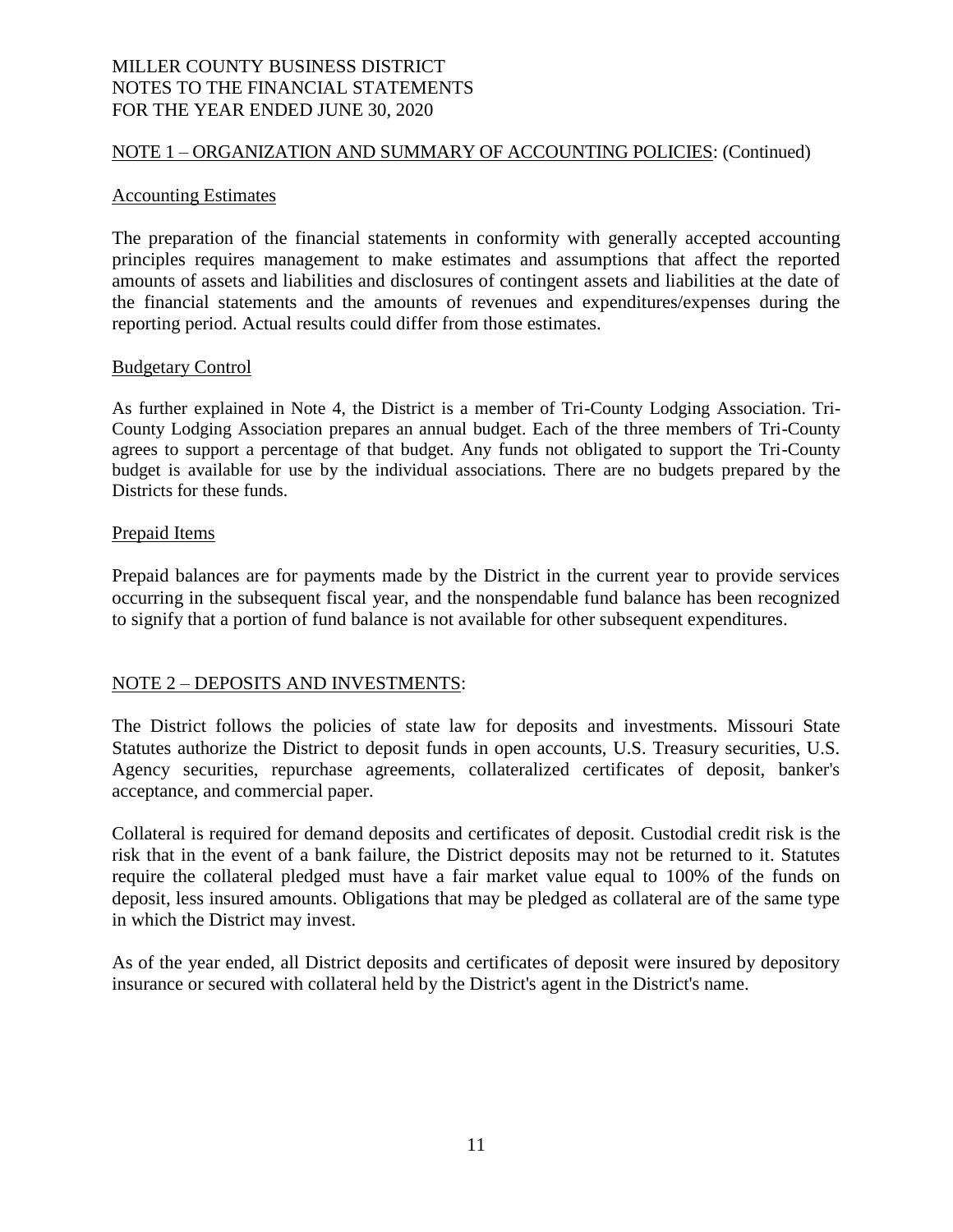## NOTE 3 – RISK MANAGEMENT:

The District is exposed to various risks of loss related to torts; theft of, damage to, and destruction of assets; errors and omissions; injuries to employees; and natural disasters. The District purchases commercial insurance to provide coverage for general liability, property damage, and workers' compensation. Settled claims have not exceeded this commercial insurance coverage in any of the past three years.

## NOTE 4 – LODGING TAX:

The five percent lodging tax is paid by all transient guests of hotels, motels and resorts. The tax is collected by the lodging businesses and remitted monthly, quarterly or annually to the county collector. After retaining a two percent fee for the cost of collection, the collector remits the lodging tax to the District. In accordance with the District's by-laws, lodging businesses are categorized as follows:

A. Lodging businesses with fifty or less rooms, camping spaces, or houseboats: Small Category.

- B. Lodging businesses with at least fifty-one, but less than three hundred rooms, camping spaces, or houseboats: Medium Category.
- C. Lodging businesses with at least three hundred rooms, camping spaces or houseboats: Large Category.

## NOTE 5 – OPERATIONS:

The District is a member of the Tri-County Lodging Association (the "TCLA"), a 501(c)(6) nonprofit organization. Through advertising, the TCLA promotes and encourages the travel and tourism industry for business engaged in furnishing lodging within the business districts of Camden, Miller, and Morgan counties. The TCLA contracts with the Greater Lake Ozark Convention and Visitor's Bureau to perform the promotion activities.

In order to carry out these tasks, the TCLA establishes an annual operating budget. Lodging establishments submit their lodging tax collections to their respective County Collector's office. The County Collector tabulates the collections monthly and then remits them to the District, less a 2% retainage. The District then remits funds to cover their percentage of the expenses to the TCLA on a monthly basis.